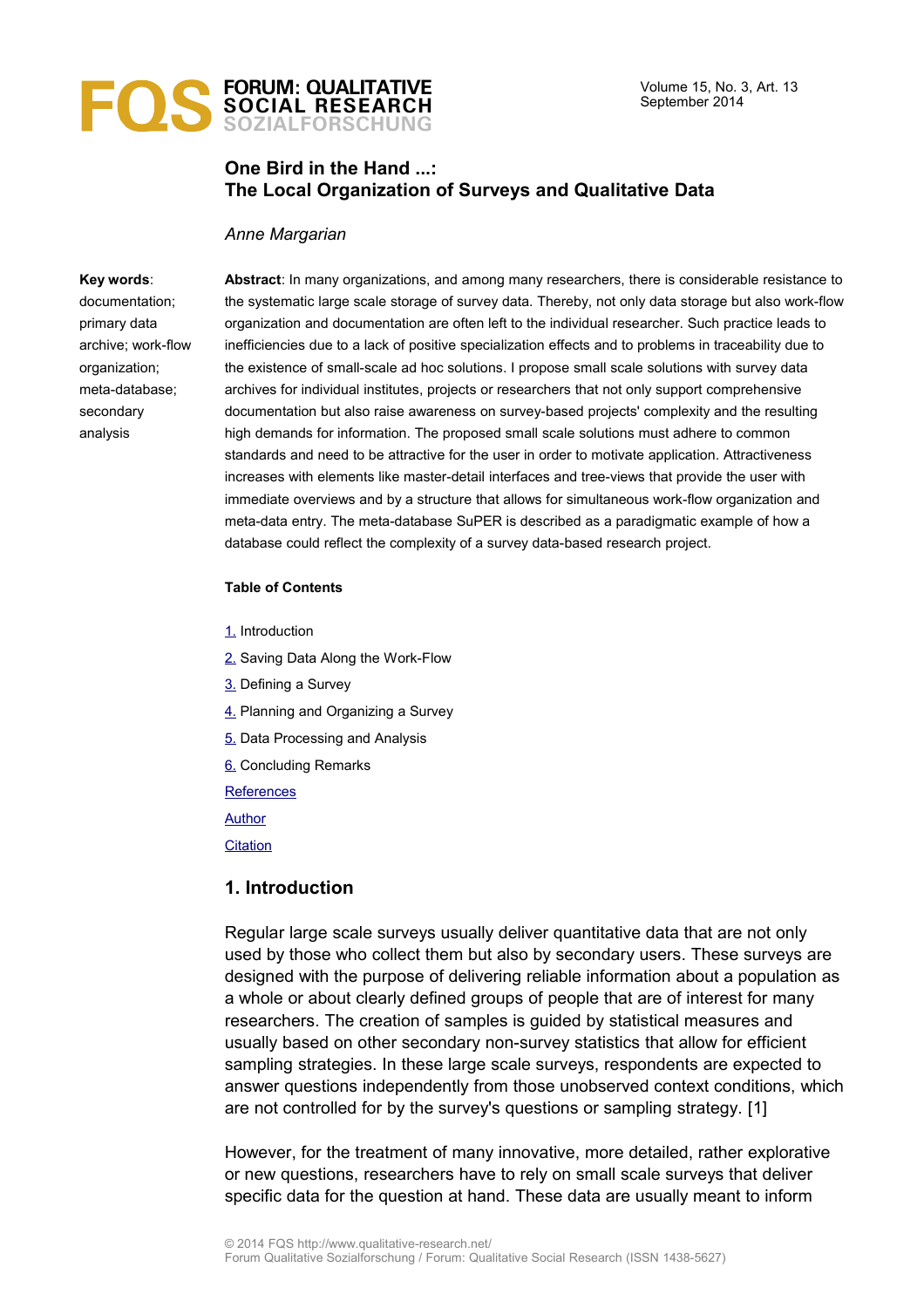one single research project and are therefore interpreted within a given context, which is well known to those who conduct both: the survey and the analysis. If researchers only plan to deal with the one specific case at hand, requirements concerning the control of framing conditions or unobserved and potentially influential characteristics are lower. This applies even more for qualitative data, which are usually collected for in-depth analyses of selected cases rather than for the purpose of (quantitative) comparison of many cases or for the purpose of generalization on a population or sub-population. [2]

Therefore, if the same data were to be re-used by other users or at a later time, a considerable amount of additional information would have to be provided that is not routinely collected in small scale surveys. This situation impedes the secondary use of data from small scale surveys and specifically from qualitative data. While considerable progress has been made recently in the development of nationwide, trans-organizational facilities that serve the storage and re-use of qualitative data (see for example IASSIST, 2010 or SLAVNIK, 2013), considerable skepticism prevails among researchers concerning the re-use of qualitative data (KUULA, 2010). A larger share of the relevant research community does not participate actively either as supplier or as user of data from these repositories (SLAVNIK, 2013). [3]

Researchers' resistance to sharing their data in larger pools is at least partly caused by considerable general deficits in the documentation of surveys and survey data (SMIOSKI, 2013). Despite the fact that surveys and subsequent data transformation steps are costly, many social research projects and institutions do not invest much effort in archiving qualitative data. Nevertheless, a lack of appropriate meta-data not only hinders the reuse of survey data but deficits in the documentation of the different steps in surveying, processing and analyzing data create problems in compliance with even some of the most fundamental standards of scientific practice. These standards enable transparency, traceability and the reproducibility of analyses and results. The relevance of meta-data for the usage and interpretation of qualitative data is stressed, for example, by the perspective of "interviews as social interaction" (DEPPERMANN, 2013). The lack of informative meta-data therefore often hinders a secondary use of qualitative data, even within the same institution (MEDJEDOVIC & WITZEL, 2010). [4]

The frequent deficits in documentation are explainable and might even be rational from the perspective of the individual researcher if (transaction) costs are considered. Documentation of analytical steps and intermediary results, as well as the substantiation of results and an assessment of their robustness, would be necessary to give recipients an impression of a study's rigor. However, even today, many journals do not demand even a minimum level of documentation from qualitative analyses, for example, in terms of coding-schemes, coding examples or analytical principles. The development of techniques for documentation could be fostered, if reviewers from qualitative analyses would routinely demand summaries of qualitative data and detailed information concerning the context of the data's gathering in order to enable an assessment of their reliability. Under such circumstances the value of good documentation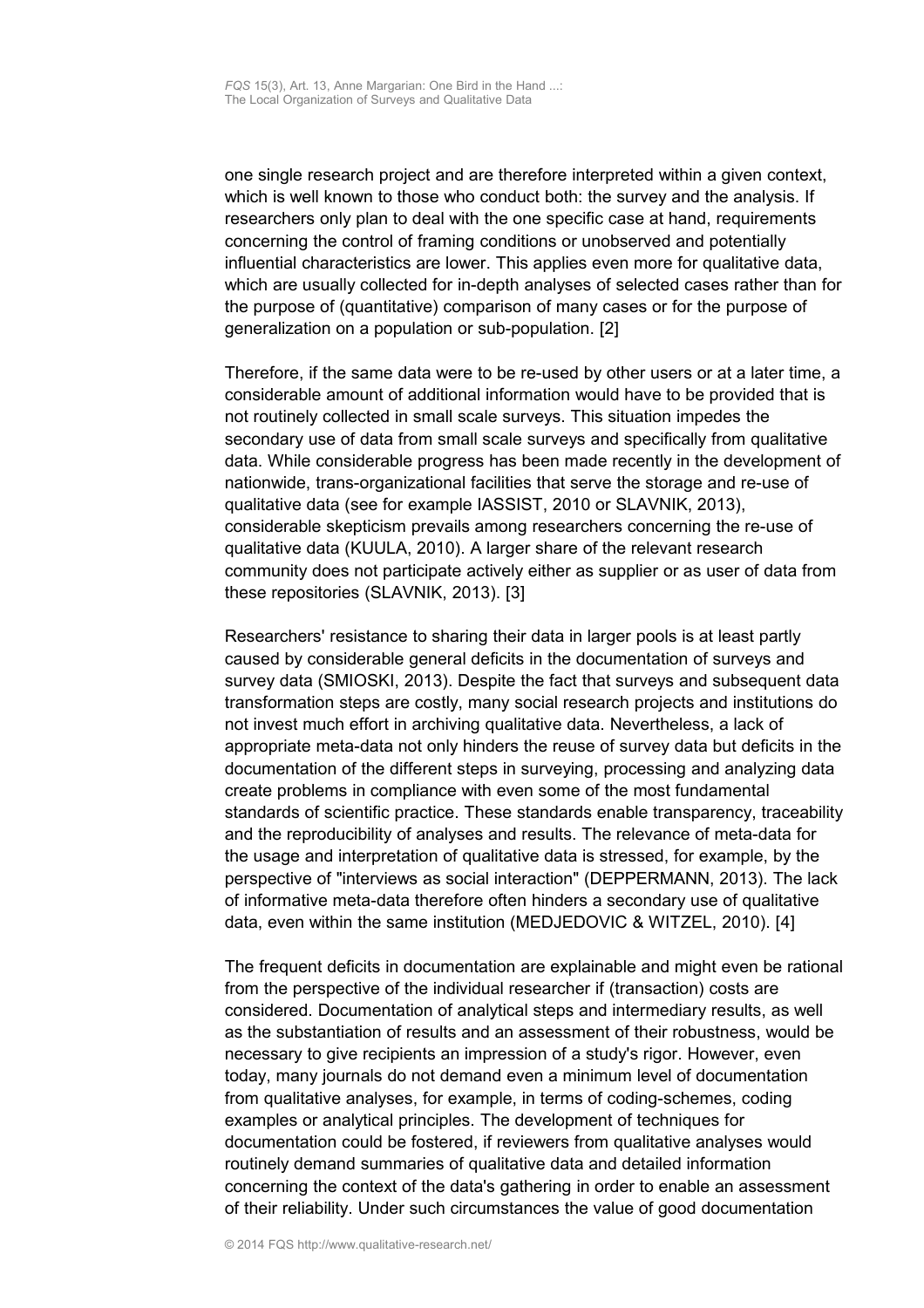would become apparent immediately as it would alleviate the frequent need to satisfy a reviewer's specific demands via the provision of belatedly developed measures. [5]

However, the meta-data needed to document the survey, its data, and subsequent analyses are complex. The heavy demands on comprehensive metadata reflect the complexity of the research process itself. Each phase of a project with qualitative data comes along with its own demands and obstacles, which often bear consequences for subsequent steps as well. Project phases have been differentiated as "thematising, designing, interviewing, transcribing, analysing, verifying and reporting" (FINK, 2000, §12). This breakdown clarifies the complexity and interdependence of decisions to be taken in a survey-based research process. Researchers' decisions are often made unconsciously or the relevance of specific events and conditions becomes apparent only from an ex post perspective. A lack of awareness of the complexity of qualitative research projects, even on the researchers' side, becomes apparent, for example, in the common confounding of "data collection methods" and "data analysis methods" (BERGMANN & COXON, 2005, §10). Disciplined and detailed documentation poses high demands on the individual under these circumstances. Therefore, documentation costs might be prohibitive if they rest on the shoulders of individual researchers alone. [6]

This article proposes that the introduction of small scale solutions, which allow for an efficient in-house documentation and the re-use of data within research organizations, would represent a valuable first step on the way to a more general secondary use of data. The proposed small scale solutions for in-house use do not solve the difficult questions of anonymization and data protection that are related to data re-use by third parties; instead they support the development of standards, routines and other capacities and capabilities, which prepare even very small projects and institutions for compliance with increasing demands concerning research documentation. Respective small-scale solutions could be implemented by single researchers, or within single projects and institutions, until common standards for meta-data storage have been delivered and commonly accepted. In order for the implementation of the support system to become feasible and valuable, only a minimum level of support from the institution and a minimum interest in the potential re-use of data and meta-data on the researchers' side is necessary. Provided the interest of research institutions in the creation of a common pool of information and meta-data that relate to the institutions' specific research questions, concepts, surveys and analyses, the proposed small-scale meta-database approach is inexpensive and technically easy to implement once it has been developed successfully.<sup>[1](#page-2-0)</sup> [7]

<span id="page-2-0"></span><sup>1</sup> The data base SuPER described by this article is meant to inspire the development of valuable survey and data management support tools. SuPER itself represents a prototype rather than a perfect product. Nevertheless, I provide it without charge upon request together with a short documentation, but no further service or support can be provided. Support by Lorenz HÖLSCHER (CLS Software-Service GbR, Aachen) would be conditional on resources and come with costs. If the data base is used for or described in a publication, acknowledgment of creatorship is expected. Please note that both, data base and documentation, are in German and that the Access data base is sensitive with respect to computers' operating's system and its local specificities. I use the data base in its current form but I believe that it will be necessary to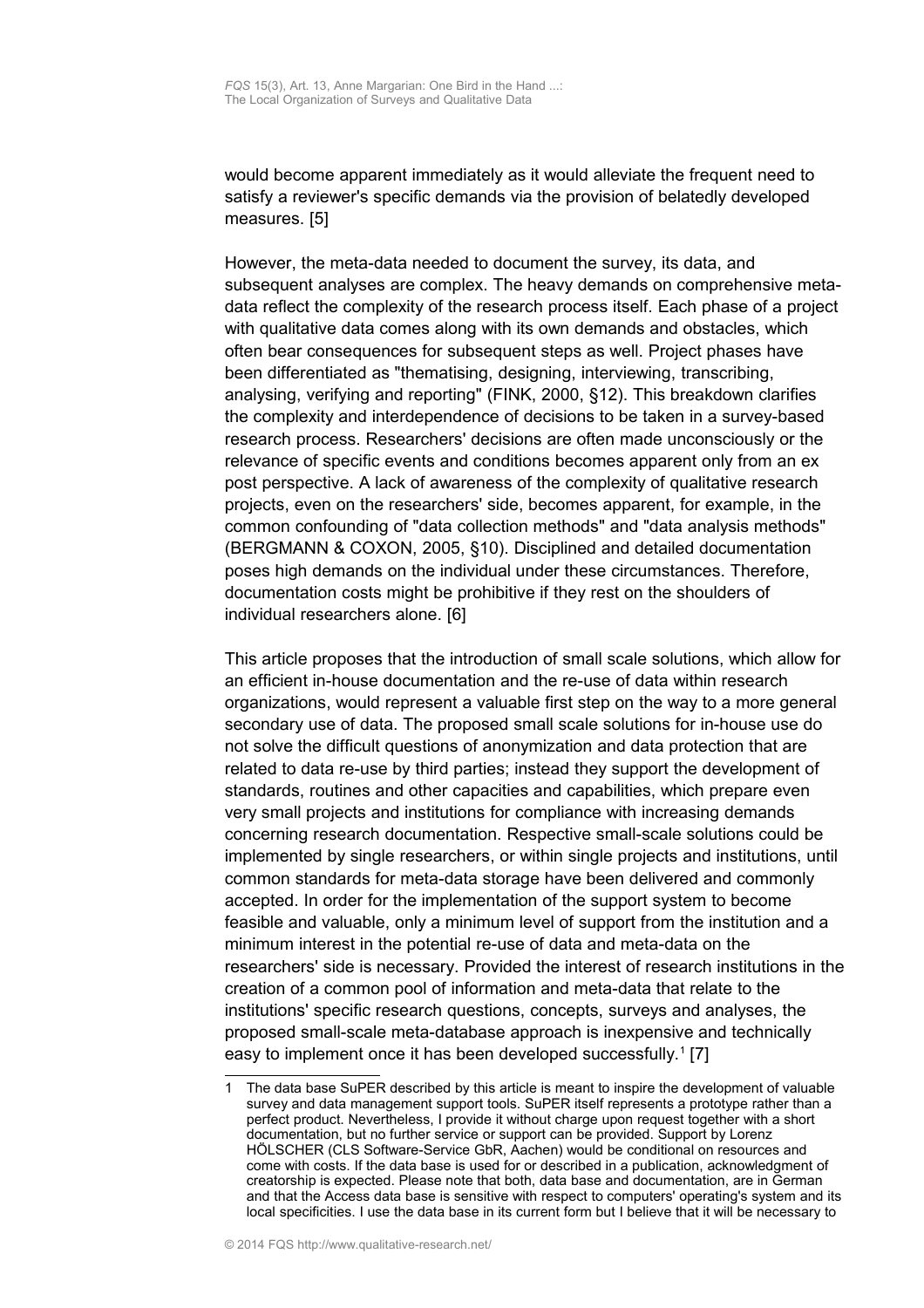The data-base solution also needs to be flexible and adaptable to researchers', research groups' or institutions' specific needs. This adaptability is important if the database is to be perceived as a support, rather than as a nuisance, by its active users because most researchers follow specific scientific paradigms with assumptions, concepts and methods that often differ fundamentally from each other. As BERGMANN and COXON (2005, §11) write, "these meta theoretical approaches make different assumptions about human thought and action and, thus, are likely to accumulate, code, analyze, and interpret data differently." Accordingly, a database-based support system needs to be able to capture and reflect these differences. Therefore, a tractable solution for the problem of documentation could, and in fact, should, serve two purposes at one time: It should support 1. the structured collection of comprehensive and clearly represented meta-data and 2. the conscious development of a comprehensible research concept from survey planning to secondary analyses of gathered data. [8]

One aim of the article is to draft an outline of the complex structure of a database that serves most of a researcher's demands for documentation. In doing so, I simultaneously propose that local small scale solutions of survey data archives for individual institutes, projects or researchers might considerably reduce individual researchers' costs of documentation and at the same time raise the perceived benefits of documentation. The proposed small scale solutions adhere to common standards and at the same time deliver additional value to the user in order to motivate application. Attractiveness is gained by elements like masterdetail interfaces and tree-views that provide the user with immediate overviews and by a structure that allows for simultaneous work-flow organization and metadata entry (IVERSON, 2009). [9]

I demonstrate the information needs for the comprehensive description of a survey-based scientific project with the help of an exemplary tool, which allows for simultaneous work-flow organization and documentation. This exemplary metadatabase's structure mirrors the information needs surrounding activities related to scientific surveys. In the following sections, I first discuss the general properties of this meta-database. Afterwards, I describe its structure along the typical steps in survey-planning, survey-conduct and analysis in subsequent subsections. I conclude with a final assessment of the value and restrictions of the proposed small-scale solution. [10]

## <span id="page-3-0"></span>**2. Saving Data Along the Work-Flow**

The meta-database SuPER $2$  has been developed in order to enable a single researcher or a scientific team to capture all the relevant information that is

translate the data base into another data base environment for larger applications. Nevertheless, SuPER's general structure provides a valuable template for further developments in this respect.

<span id="page-3-1"></span><sup>2</sup> "SuPER" (Survey Program for Enquiry Reporting) is a database based on Access (compatible with versions 2007 and later) for the documentation and planning of surveys. It was designed for use at the Thünen-Institute for Rural Studies and consists of a front end- and a backend database and a help file in Word. The database was developed by Lorenz HÖLSCHER (CLS Software-Service GbR, Aachen) in collaboration with me.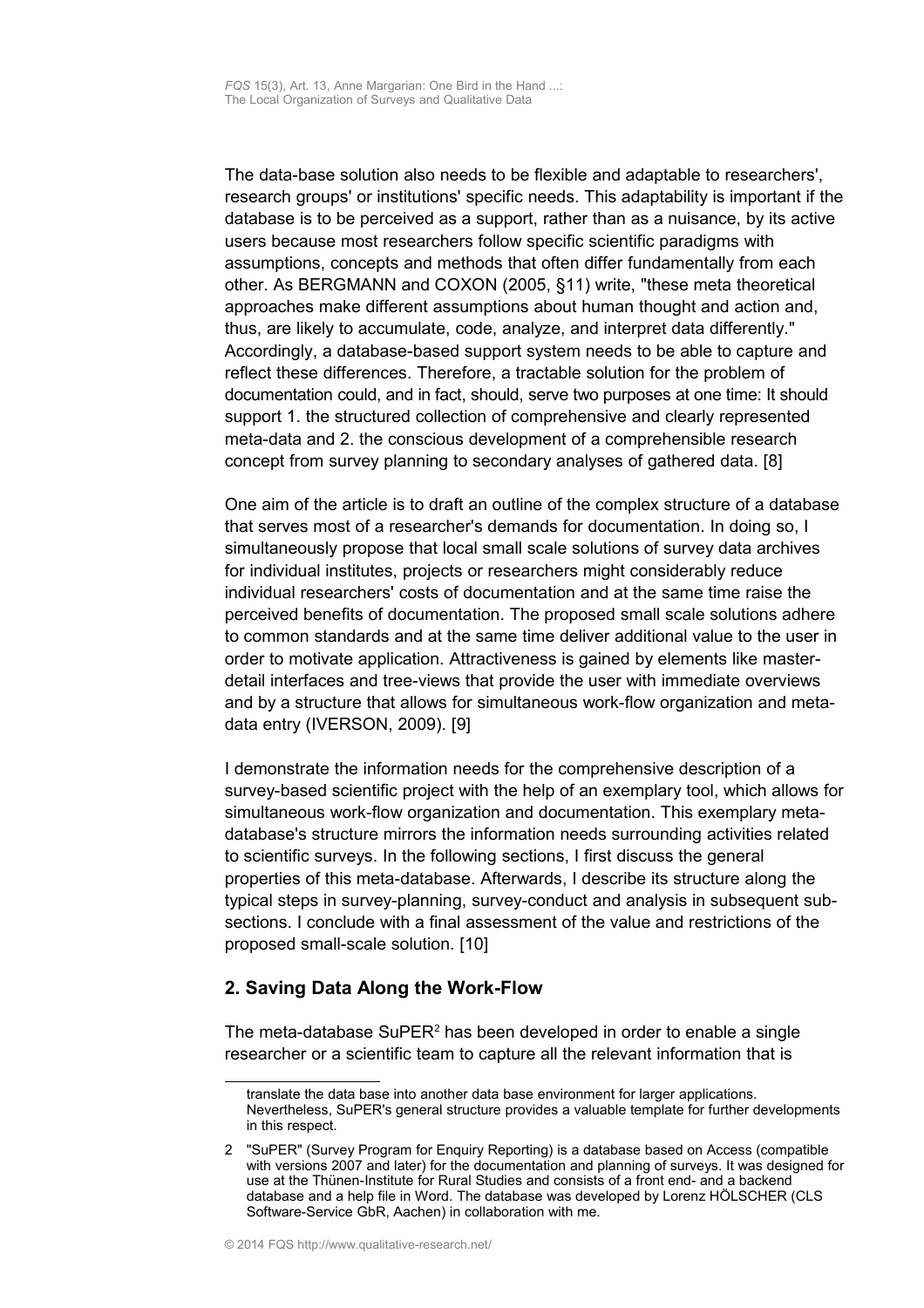necessary to understand the collection and analysis of survey-data in retrospect. It is supposed to support

- the provision of an immediate and later overview of survey based projects,
- the (in-house) re-use of contacts,
- the (in-house) re-use of data,
- development of capabilities for survey documentation,
- compliance with documentation requirements, and
- planning and structuring of the research process. [11]

Using the database supports the planning process because it fosters selfreflection and raises awareness of the multiplicity of steps of a complete research process. It does so by proposing standards and steps or delivering other information that is already included in the database's tables. [12]

A pre-condition for these achievements is the immediate filling of the database in the course of the research project, i.e., during the process of planning, conducting and processing of surveys and survey results. In order to motivate the immediate and disciplined completion, the database should be clearly arranged, provide structured forms for data entry that are easily accessible and reward the user's effort immediately via provision of information already included in the database and/or via provision of a good summary of the information that has been entered. In SuPER, the immediate overview of entered information concerning a specific survey is provided via so called tree-views. A tree-view is a graphical user interface that presents information in hierarchical order. In our meta-database these tree-views are integrated in master-detail interfaces, which allow for convenient meta-data entry in comprehensive data entry forms without losing track of the current position in the database's structure as represented by the tree-view. The divided screen with the tree-view to the left and the detailed data entry form to the right is shown in Figure 1. In the open form on the right, the user will find detailed information, for example concerning the type, the form and the medium of the survey, the time period in which it was conducted and the project it belongs to, while the tree-view on the left provides an overview of specific important characteristics like the survey's themes, regions/cases, dates, respondents and analytical steps. The tree-view grows in the course of data-entry and not only provides a first overview but also supports the user in her navigation between data-entry forms in the right window.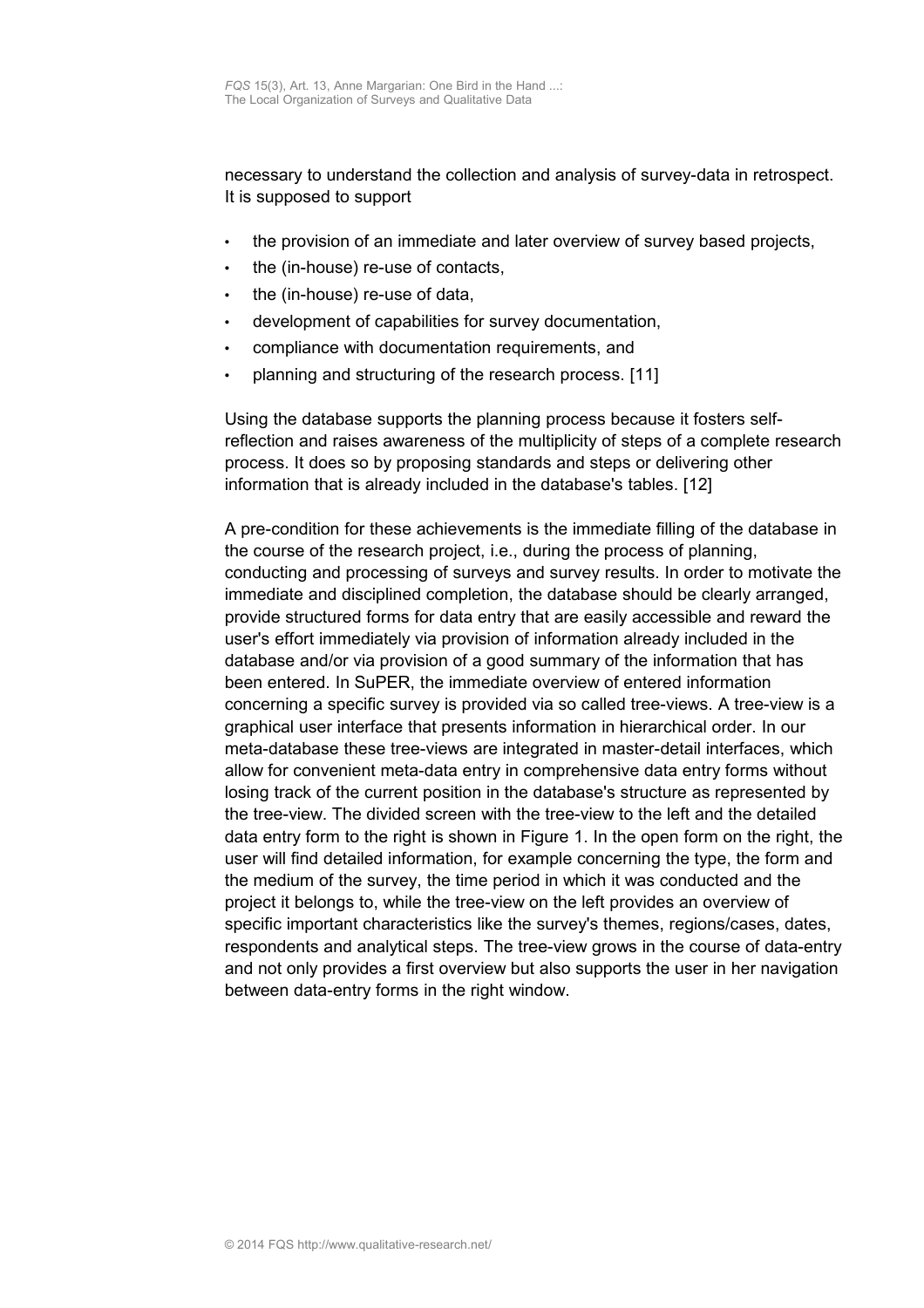| u<br>Close<br>fran<br><b>Hala</b><br><b>Burney</b><br>$\overline{u}$<br>si.<br>Screen<br>form<br>Overview                                                 | 16<br><b>Mester Calendar</b><br>Screen View    |                                                                        |                           |                        |  |
|-----------------------------------------------------------------------------------------------------------------------------------------------------------|------------------------------------------------|------------------------------------------------------------------------|---------------------------|------------------------|--|
| "Louis " Servers                                                                                                                                          |                                                |                                                                        |                           |                        |  |
| Survey Title: Name of survey<br><b>Survey Survey name</b><br>$\overline{16}$<br><b>Survey Information Form</b><br>Survey Topics                           | Surveys                                        |                                                                        |                           |                        |  |
| Unterstreamentagement and products/late Endea declined 11 TV<br>Institute who Lamas in Organizations and Public<br>Tuberaluturbate Ensureran and American | <b>Barana 10</b>                               |                                                                        | <b>Survey description</b> |                        |  |
| <b>Informational links Engagement con France</b>                                                                                                          | Preierch                                       | LandDukunft Begfertforschung                                           | Tel Type of survey.       | Survey of participants |  |
| Percedentations<br><b>Snatsude Extractions in Teatimum</b>                                                                                                | <b>Survey Title</b>                            | Aufhalderhaltung fürdershate Beteiligte                                | Medium of survey.         | Face to face           |  |
| <b>Survey Analyses</b>                                                                                                                                    |                                                | Landiskunk                                                             | Form of survey            | Sami-structured        |  |
| a Calentee officery<br>- Analysis Topics                                                                                                                  | Survey occasion                                |                                                                        |                           |                        |  |
| Parcialyte Vice-contextual for Advertising Bulletin Court                                                                                                 | Description of topic<br>×                      |                                                                        | Selection of observations | Full population        |  |
| Stuktuade Varausratzungen zielgesellsthalfeiten Engegen<br>- Meaduse Steps                                                                                |                                                |                                                                        | Number of accessionses    |                        |  |
| <b>Checkway</b> von Readmandate in autombase Fore                                                                                                         | Materials                                      |                                                                        | Planned observation No.   |                        |  |
| furtures are transition on booth shorts the Falls.                                                                                                        | Name stem survey files or lowis Name McGirlson |                                                                        | Realized absentation No.  | ٠                      |  |
| * Excellaborators<br><b>A Francisco da</b>                                                                                                                | Link survey lifes                              | STOWANIAN PHILIPP LINEMATER PAY                                        | Process                   |                        |  |
| A Note Government Collegean                                                                                                                               | File survey concept                            |                                                                        |                           |                        |  |
| A Textural except in Holmester                                                                                                                            |                                                |                                                                        | Planned start date        | 11, 09, 3012           |  |
| & Columbian angagerad<br><b>Research areas</b>                                                                                                            | Link survey concent                            | high-record/reproduction-that first Easterd date date                  |                           |                        |  |
| 4 Oktoba Ave.                                                                                                                                             | File analysis concept                          |                                                                        |                           |                        |  |
| * Employee                                                                                                                                                | Link analysis concept                          |                                                                        | Planned termination       | <b>WA NO. MOLD</b>     |  |
| <b>AMERICA</b>                                                                                                                                            |                                                |                                                                        | Realised termination      |                        |  |
| 6 1810 312 05:00 St is Visitor Experies, Factorypide                                                                                                      | Filley for analysis                            |                                                                        | Assessment                |                        |  |
| <b>Informatio</b> new Entertain Installate Great LCCC                                                                                                     | Link for analysis files                        | mal/monitor/product/monitors.au<br><b><i><u><i>Adamson</i></u></i></b> |                           |                        |  |
| Tappin' international component unit product affaired<br>Analysia (shot-a shoe)                                                                           | Edga with results                              |                                                                        | Note / Remark             |                        |  |
| At 100 Mill All Cold At 10 Mill At February Institution                                                                                                   | <b>Eask results damentally</b>                 |                                                                        |                           |                        |  |
| a 15.10.3017 tellifica Schrowk Installator                                                                                                                |                                                |                                                                        | Food assessment           |                        |  |
| A 2110 St 14 St 24 St 24 St 24 St 24 St 24 St 24 St 24 St 24<br>* 2110 2012 15:00:00 in Federal Installation                                              |                                                |                                                                        |                           |                        |  |
| <b>Document</b> analyses                                                                                                                                  |                                                |                                                                        |                           |                        |  |
| <b>BAASA</b>                                                                                                                                              |                                                |                                                                        |                           |                        |  |
| + Emaions                                                                                                                                                 |                                                |                                                                        |                           |                        |  |
| Lemira<br>- Associations of                                                                                                                               |                                                |                                                                        |                           |                        |  |
| -Document analyses                                                                                                                                        |                                                |                                                                        |                           |                        |  |
| <b>History</b>                                                                                                                                            |                                                |                                                                        |                           |                        |  |
| + Employer                                                                                                                                                |                                                |                                                                        |                           |                        |  |

Figure 1: Screen-shot of the master-detail interface with tree-view (left) and data entry form (right). Please click [here](http://www.qualitative-forschung.de/fqs-supplement/fotos/zoom/14-3-13/fig1.jpg) for an increased version of Figure 1. [13]

One important additional value of the database for its users stems from the fact that it provides access to information that has been entered before. Therefore, entered information needs to be saved systematically, i.e., in self-explanatory orderings and hierarchies, and data consistency needs to be guaranteed. Consistency means that data are always entered within pre-defined structures, can be referenced unambiguously and show a unique relationship to other data and tables in the database. Technically, consistency is guaranteed in SuPER by the separation of entry of two classes of data in two different screens: The "survey screen" is used in order to enter ongoing data from the current research process; the "master screen" serves the description and entry of so-called master data and reference data. Reference data include permissible values to be used in other data fields, specifically for the description of the ongoing process on the survey screen. Reference data are rarely changed or supplemented. Master data contain key data for the research process, such as the names of interviewees that might be accessed for other surveys as well but are also frequently amended and changed. In order to guarantee consistency, reference data and master data may not be entered directly on the survey screen but need to be entered on the master screen. [14]

As the data themselves are not stored with the meta-data, it is recommended not only to use the database for documentation, but to develop a complementary system of systematic folder-structures and file-naming conventions. These naming-conventions allow files to be detected, even if they have been moved in the folder-structure and the data-path documented in the meta-database is no longer correct. I propose the following convention for naming files that comprise primary data from a survey in different regions or cases: Combine, separated by an underscore character, 1. the name of the case/region, 2. the last name or an informative alias of the interviewee or of the group of people, 3. the project's code, 4. the serial number of the survey within the project (usually double-digit), 5. a code for the survey's type (personal interview, postal questionnaire etc.) from a common list and 6. the serial number of the observation within the survey (two-, three- or more digit, depending on the survey's size). 1. and 2. can be omitted for the sake of anonymization, they only serve as immediate orientation and are not necessary in combination with the meta-database. Of course there are numerous other possibilities for effective naming conventions but I strongly recommend that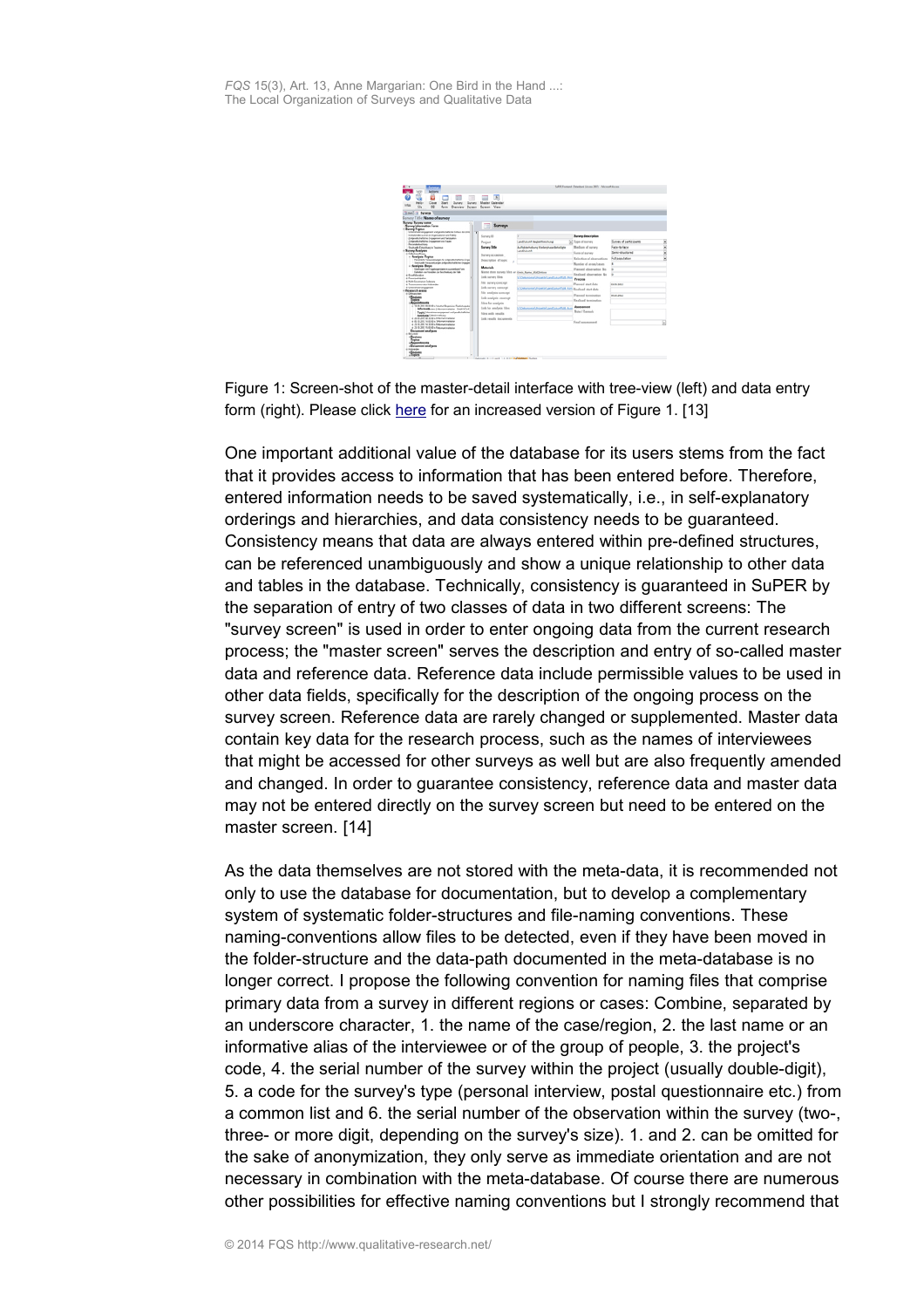a common denomination stem be used. In this case, each single file does not need to be named separately in the database and files' names can be reconstructed and files detected with a minimum of prior knowledge, even if meta-information has been lost and folder-structures been changed. For the folder structure I propose to create separate folders for each project. A project's folder structure should include, among other things, separate folders storing 1. concepts of a project, a project's surveys and surveys' analyses, 2. information concerning contact persons and participants as well as schedules and dates, 3. the primary data raised in the project's surveys, 4. routines and raw-results of data analyses and 5. outputs like papers and presentations that systematically document, edit and interpret the project's results. The meta-database references all of this information as the proposed folder structure roughly describes the most fundamental steps of the survey-based research process. The following subsections describe those steps that are paralleled by data-entry in the metadatabase. [15]

# <span id="page-6-0"></span>**3. Defining a Survey**

Surveys are the central units around which meta-data are collected in the metadatabase. If others later screen the meta-data for surveys that could be helpful for their question at hand, they might be interested in the survey's themes, in the cases or regions that have been in the survey's focus and in the survey's type or methodology. This information enables users to quickly understand the surveys' content. In order to enable efficient data entry and effective search routines, all descriptions need to be standardized as far as possible. Standardized values are provided via lists. Lists refer to master data that can only be defined and changed on the master screen (see Section 2). The database provides an overview of surveys that already collects some of the most fundamental information (Figure 2). These and other characteristics are entered more completely on the survey's main form, which is approached via the survey-screen. If a survey is created, either in the overview or on the survey-screen, it is automatically assigned a unique ID.

|   | 2<br>Infos on<br>SAFER  | ₩<br><b>Does</b><br>help-file | ę,<br>Datenhank             |         | 局<br>×<br>Dase<br>database | $\frac{1}{2}$<br>Start<br>Surveys<br>torn<br>Duncylow | $-$<br>-22<br>Sances<br>Master Date<br>Travition<br>Treations<br>TreeWear<br>Fremadare | 5.<br>Calendar |                |                          |              |                          |                          |  |
|---|-------------------------|-------------------------------|-----------------------------|---------|----------------------------|-------------------------------------------------------|----------------------------------------------------------------------------------------|----------------|----------------|--------------------------|--------------|--------------------------|--------------------------|--|
|   | <b>The Start Set 19</b> |                               | <b>Oberblick Erhebungen</b> |         |                            |                                                       |                                                                                        |                |                |                          |              |                          |                          |  |
|   |                         | 疆                             |                             |         | <b>Survey Overview</b>     |                                                       |                                                                                        |                |                |                          |              |                          |                          |  |
|   | Survey ID               |                               | <b>Project Name</b>         |         | <b>Survey Title</b>        | Survey occasion                                       | Type of survey                                                                         |                | Mayfassen      |                          | Survey form  |                          | <b>Relaction of also</b> |  |
| ٠ | <b>Valley</b>           |                               | Project XY                  | $\cdot$ | Activities in region       | Initial competition                                   | Part, drawnwation                                                                      |                | * Face-to-face | ۰                        |              | $\bullet$                | Externally d.            |  |
|   | <b>Var</b>              |                               | Project XY                  | ۰       | Supra-region activity      | Policy implementatio Part, observation                |                                                                                        |                | · Face-to-face | ×.                       |              | $\bullet$                | Faternally d.            |  |
|   | <b>Var</b>              |                               | Project XY                  | ۰       | Phone conference           | Policy implementatio Part, observation                |                                                                                        |                | * Phone        | ×.                       |              | ٠                        | Faternally d.            |  |
|   | <b>Var</b>              |                               | Project XY                  | ۰       | Kickoff survey             | Policy initialisation                                 | Survey a participant                                                                   |                | * Face-to-face | ٠                        | Structured I | ٠                        | Full occulatio           |  |
|   | him.                    |                               | Project XY                  |         | · Web pages                | Project development Internet research                 |                                                                                        | ۰              |                | $\overline{\phantom{a}}$ |              | ٠                        |                          |  |
|   | <b>First</b>            | $15 -$                        | Project Z                   |         | v. Official documents.     | Policy execution                                      | Document analysis                                                                      | ٠              |                | ÷                        |              | ×                        |                          |  |
|   | <b>Visi</b>             | 18                            | Project 2                   |         | · Village study            | Important project                                     | Case study                                                                             |                | * Face-to-face | ÷                        | Structured I | ×                        | <b>Samurhall</b>         |  |
|   | h and                   | 19                            | <b>Project W</b>            | ×.      | Project applications       | Policy execution                                      | Document analysis                                                                      | ×              |                | $\overline{\phantom{a}}$ |              |                          | · Full populatio         |  |
|   | li se                   | 20                            | Project W                   | ×.      | Selection of regions       | Planning of case stu-                                 | Document analysis                                                                      | z              |                | $\bullet$                |              | $\overline{\phantom{a}}$ |                          |  |
|   | <b>Section</b>          | 21                            |                             | ۰<br>-  |                            |                                                       |                                                                                        | ۰              |                | ۰                        |              | ×.<br>-                  |                          |  |
| ٠ |                         | <b>INeut</b>                  |                             | -<br>×. |                            |                                                       |                                                                                        | ═<br>۰         |                | ٠                        |              | -<br>٠                   |                          |  |

Figure 2: Screen-shot of the overview of surveys the database offers to users for orientation. Please click [here](http://www.qualitative-forschung.de/fqs-supplement/fotos/zoom/14-3-13/fig2.jpg) for an increased version of Figure 2. [16]

On the survey's main form, the user selects the project that the survey belongs to from a list field. If the project has not yet been defined it needs to be added in the master data on the master screen. Moreover, file links and file names, respectively denomination stems, are being entered for different kinds of files. File links and denomination stems are entered for survey concepts, for survey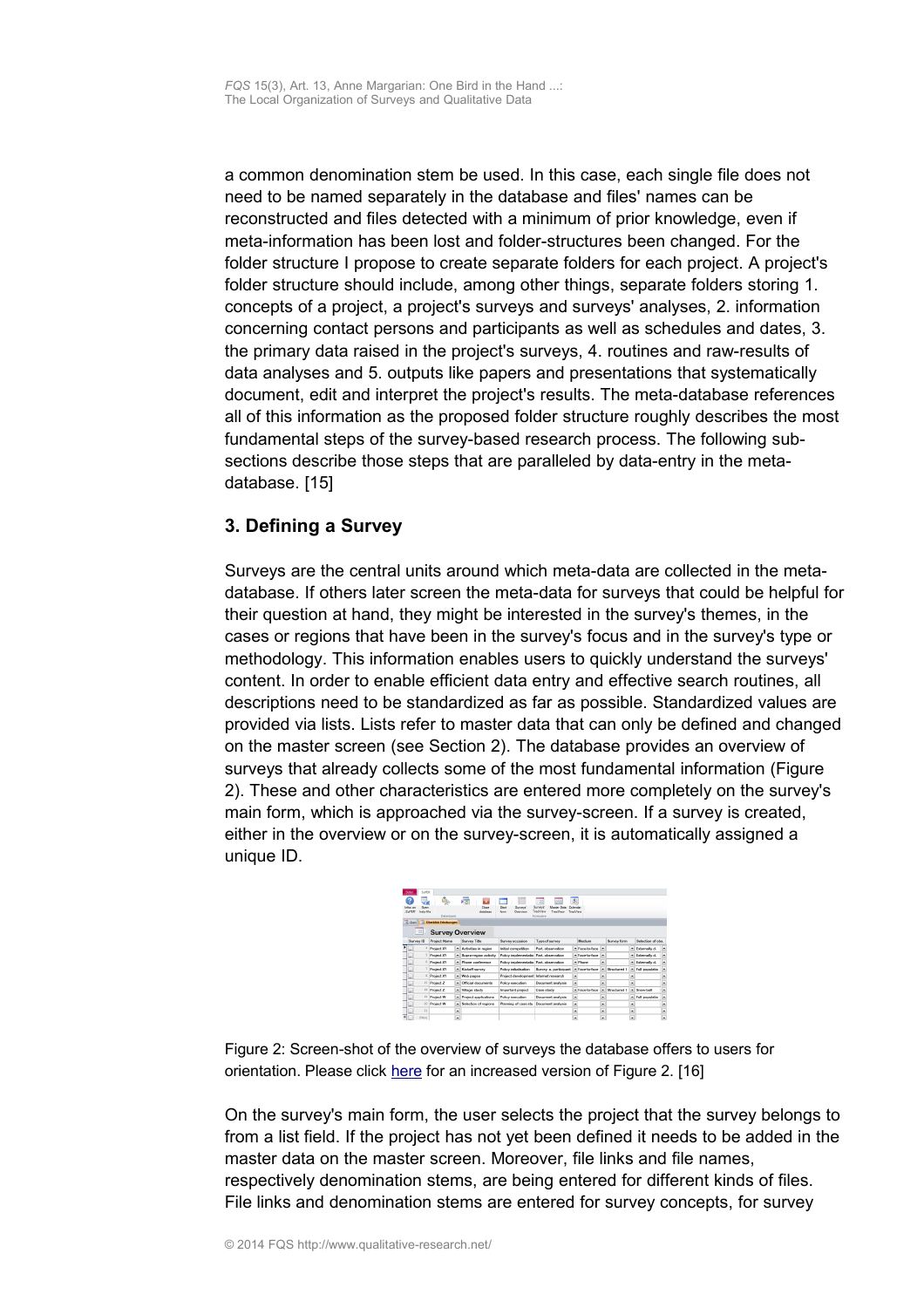data, for concepts for data analysis and for results. Other information to be entered contains the dates of the planned as well as actual start and beginning of the survey, the planned and actual number of observations, interviewees, respondents and the number of regions/cases of the survey; there is also room for a free note concerning the survey. [17]

While this information so far mainly serves documentation purposes, other aspects are more interesting considering the aim of simultaneous support of a conscious development of a comprehensible research concept. Important in this respect are for example the options for the survey's qualitative description. Four characteristics can be defined on the survey's main form: 1. the survey type, 2. the survey medium, 3. the form of the survey and 4. the way that interviews, observations or respondents are selected. These qualities are defined via listboxes, i.e., only choices that are predefined in an existing list can be entered. As outlined before, these so-called "reference data" can only be changed or entered in the "master screen"; normally reference data should not be changed at all. With respect to the database at hand, I propose that each user initially adjust these lists to his/her specific needs. This process is well-suited for the initialization of a process of self-reflection concerning methods and approaches used by single researchers, groups of researchers or within a scientific institution. This initial adjustment of reference data is proposed for those lists that refer to kinds of subjects, which are usually applied and maybe even conceptually developed within a specific institution. [18]

The "type of survey" field (1) serves the rough classification of the survey. In the database's current version, there are ten permissible types to select: Survey among concerned persons, survey among participants, (representative) random survey, analysis of documents, group discussion, expert consultation, case study, internet research, situation analysis, participative observation. Obviously, this list is neither exhaustive nor systematic, changes and amendments in these specific "reference data" might become necessary if someone begins working with the database. Additionally, the user of the database, who defines a survey, can select among five media in the current version of the database (2): E-mail, Internet, postal/in writing, phone and face-to-face. Possible forms of the survey (3) are standardized, semi-standardized, open questions, structured interview, and participatory observation. Obviously, these choices, too, are neither exhaustive nor consistent. A new user of the database will initially have to adapt them to his/her needs, depending on the type of surveys and the type of data that are used regularly. Finally, respondents or observations might represent (4) a full population or a sample. A sample may either be externally determined or selected by the researcher. Selection might happen arbitrarily, randomly or as a stratified random sample, by criteria like best or worst performers, in a snow-ball process or in a matching approach. [19]

A user of the database who wants to find out, for example, whether expert consultations, internet based surveys, semi-standardized interviews or snow-ball selection have been carried out before by a colleague, enters the "master screen" and chooses the form "type of survey," "survey medium," "form of survey" or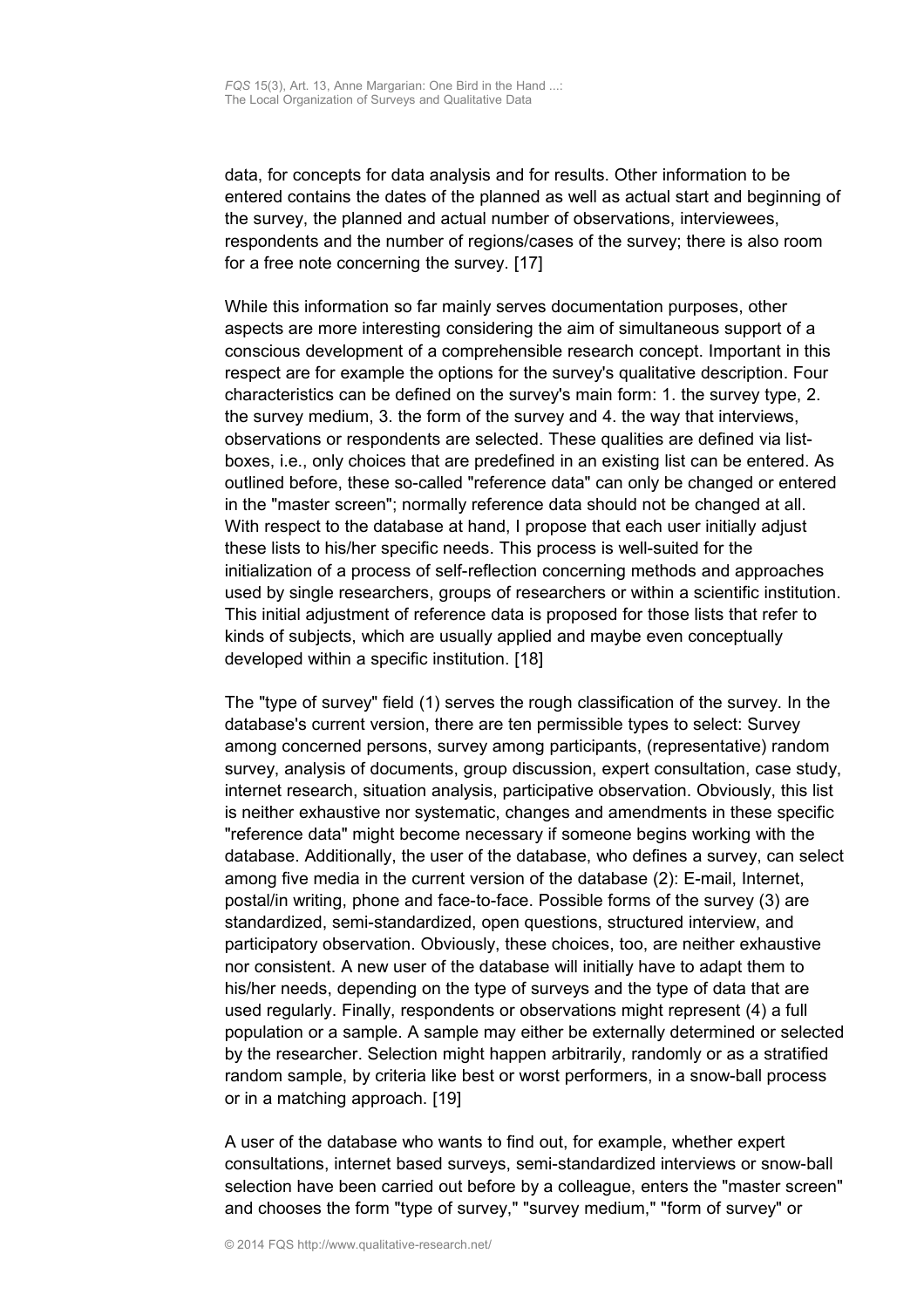"survey observation selection." There, for each of the options described above, the user finds an integrated table with all surveys that belong to the selected category. [20]

A survey is not only defined by its form and its structure but also by its topic. Accordingly, themes are selected on a separate form belonging to the survey. These themes will later be visible in the tree-view in order to give a first impression of the survey. Themes are selected in list-fields, while lists can only be changed and amended in the master screen. As there are many possible wordings for identical topics, themes are defined in a hierarchical manner: groups of topics, topics and sub-topics. Only sub-topics can be selected on the "survey screen." Like types of surveys and forms of surveys, topics need to initially be defined carefully by researchers when they start working with the database. A process of intense reflection is necessary in order to develop an adequate hierarchy that fits the researchers' field of interest. Nevertheless, this process has proven to be a valuable investment in terms of reflection of the relations between topics, projects and surveys that are being conducted in an institution, a research group or by a single researcher. [21]

An important group of topics in the database's current application is "innovation and entrepreneurship." Topics that have been defined on the master-screen within this group so far are "economic innovation," "political and administrative innovation," "social innovation," "business foundation" and "social entrepreneurs." "Political and administrative innovation" is repeated as a sub-topic to its own category, such that it may be selected on the survey-screen if further differentiation is not adequate. Otherwise more detailed sub-topics to the topic "political and administrative innovation" are, so far, "personal pre-conditions for political and administrative innovation," "structural pre-conditions for political and administrative innovation," "characteristics of political and administrative innovation," "development of political and administrative innovation" and "effects of political and administrative innovation." The other topics and sub-topics are differentiated similarly. [22]

Finally, if applicable, the survey is defined by the different regions, or, more generally, by the different cases it covers. The user of the database assigns a telling name to these "research areas" in a separate form. If a differentiation is not indicated, a single "research area" needs to be defined by an arbitrary identification in order to proceed. If the database is used for a spatially defined survey in Germany, in the database's current version it is possible to assign the administrative regions to the survey's regions that fit best to the spatial design. The reference to administrative units enables later searches for surveys that have taken place in specific regions or on specific spatial scales. It is possible to assign specific topics to specific research areas additionally to the definition of topics on the survey level. As before, research area topics are selected from the predefined list of sub-topics described above. The possibility to select more specific or differentiated topics on the level of the single research area has the potential to provoke additional reflection concerning the areas' specificities and comparative values and respective needs and demands in survey design. [23]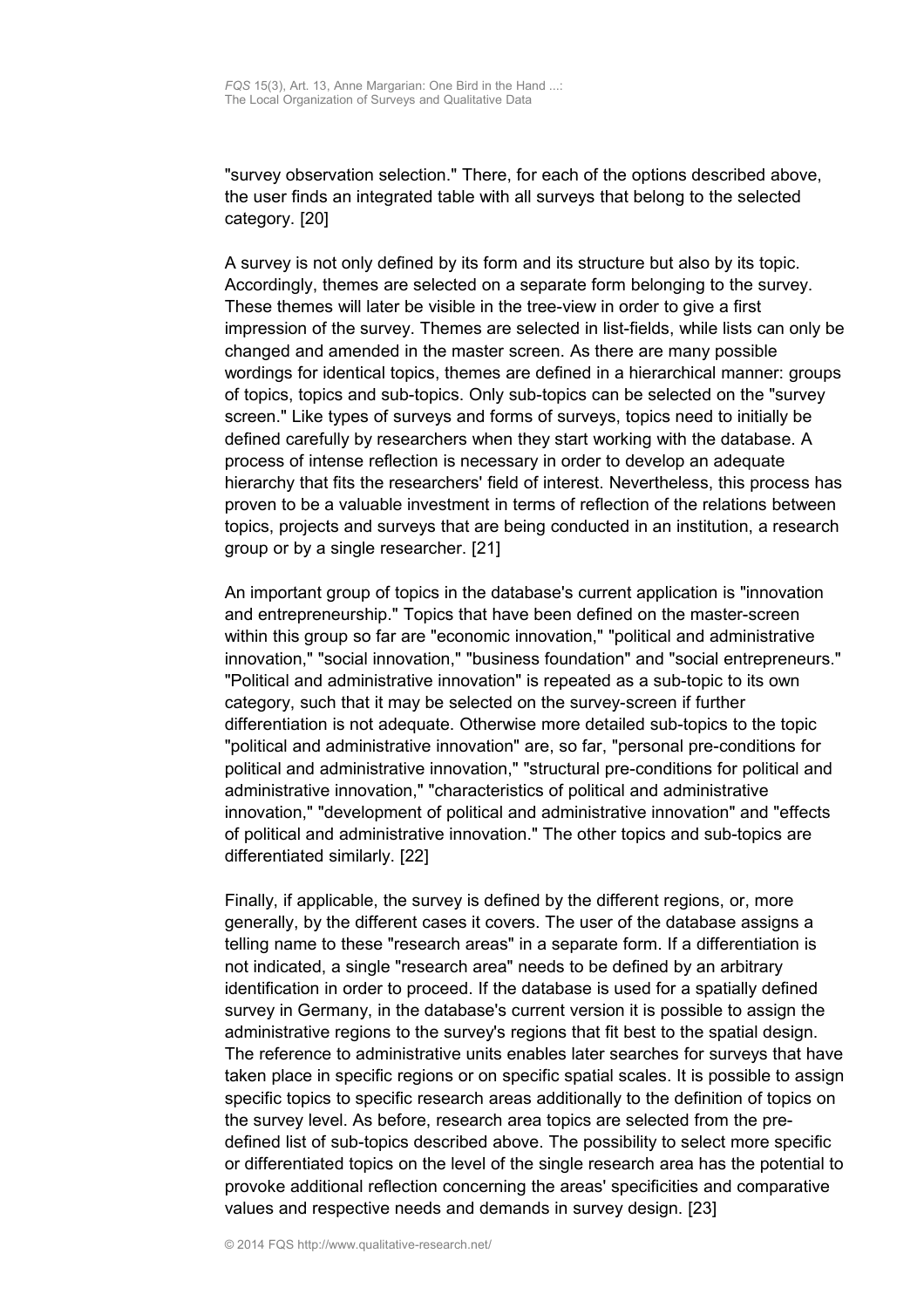After the survey has been defined by the dimensions described, the most important information is captured in the tree-view. Up to this point the tree-view shows the survey's name, its topics, its research areas, however defined, and specific topics to be addressed in specific research areas:

- Survey title
- Survey-level topics
- Research areas (regions or cases)
	- Area-level topic [24]

Important additional information concerning the survey can be seen on the same screen if the survey's main form is opened on the screen's right hand side. [25]

# <span id="page-9-0"></span>**4. Planning and Organizing a Survey**

The definition of a survey's scope and aim is usually followed by the survey's realization. If the survey relies on informants, these informants need to be identified and contacted. In this respect, the database not only provides the possibility for documentation, but it increasingly facilitates the identification of informants and their contact data, if surveys are conducted repeatedly within the same region. The user simply writes the initials of a name and the database provides him/her with information on informants already entered in the database. Nevertheless, initially, the user will have to feed the database with his/her contacts. He/she will do so on the master screen. Here he/she selects the type of institution the contact represents, and then he/she selects the specific institution, if it already exists, or creates a new institution and enters the names of all contacts for the survey that belong to this institution. The hierarchical structure of institutional and personal level information in the database prompts reflection concerning the function of interviewees in the survey on the researcher's part. Before a person is added, the question needs to be answered, whether its role in the survey is that of private person or that of a representative of a specific institution. Once in the database, the respondents can be selected from a list or they are entered directly, possibly supported by the auto-fill function. [26]

After entering contact data, the user generates a separate form for each appointment or observation on the survey screen in the course of making appointments and organizing the survey. In the database's current version, each observation is identified in the tree-view by time and place of its occurrence. Usually, each of the corresponding forms relates to one appointment with one or more respondents, but the observations defined can refer to any unit that seems appropriate for the survey at hand. If applicable, for example in face-to-face surveys, the informants or respondents belonging to the observation are defined separately "below" the observation or appointment form in the tree structure. In the database's current version, informants that belong to an observation are identified by their name and their institution in the tree-view. Once they are selected, information concerning them becomes visible in a separate form on the survey screen if it has been entered on the master-screen before. [27]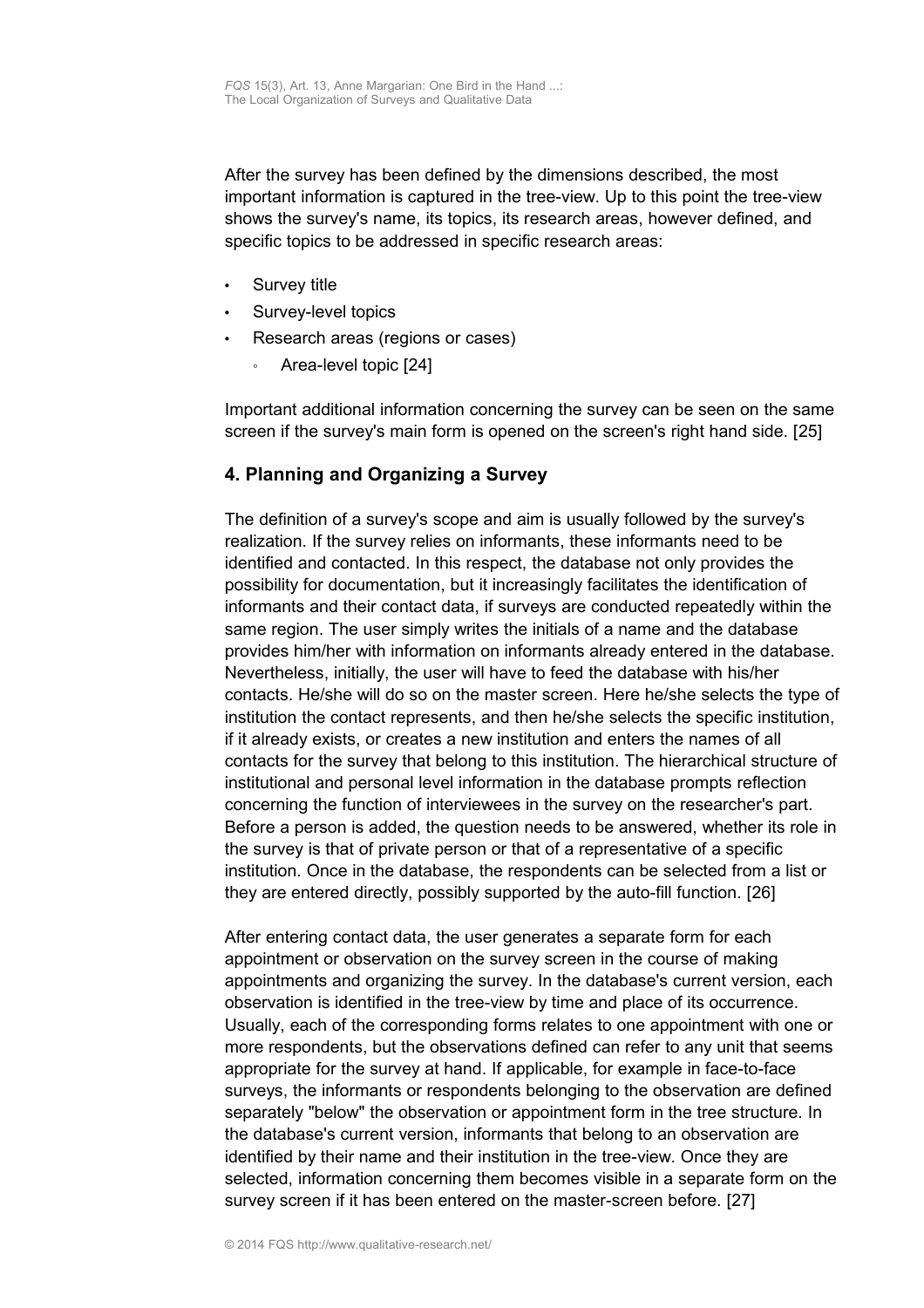Additionally, each observation or appointment can also be characterized by a specific topic in the tree-view. Specific topics can be added on the observation level as well as on the survey level and on the level of the research area. Observation level topics will only become relevant for qualitative surveys where researchers put strong emphasis on individual observations. If this is the case, the possibility to define specific topics on the observation level provokes researchers' reflection concerning expected individual observations and factual contributions to the question at hand. Expected contributions can be described in the planning phase of the survey; factual contributions may be added in the survey's wrap-up phase, i.e., in the time of reflection that follows the individual observation before the formal analysis starts. This information might be important in order to structure the material in the upcoming analysis or to inform potential secondary users of the qualitative material. It might also support reflections on whether or not additional information is to be expected from additional interviews, and if the criterion of data saturation (GUEST, BUNCE & JOHNSON, 2006) is used for sample size determination. [28]

In the course of planning and in the wrap-up phase, the user may enter further information in each observation's main form. Entered meta-information may concern the appointments' date and place, possible activities or events framing the appointment, information concerning the initiation and planning of an appointment and assessments and remarks concerning the appointment's tenor. With respect to the latter, there are a number of list-fields with pre-defined options like "high," "medium," "low," or "none" for assessments of items like "willingness to participate in another interview," "knowledge of topic," "courtesy," "frankness" and "overall assessment." There are also fields for unrestricted notes concerning "explorative observations and considerations" and "further comments." Very important for possible secondary use of survey data is the field that asks the user to enter information concerning the data protection agreement reached with the respondent. These fields guide the researcher's reflection concerning specific appointments and their surrounding conditions if the database is filled in the course of the survey. [29]

Survey data needs to be filed in the wrap-up phase. Usually, the file link in the folder structure and the files' nomination stem are previously defined on the survey level. Nevertheless, information concerning the filing of data relating to specific observations can be entered on the observation's main form as well. If a consistent convention for naming observations and their data has been generated (see above), it might suffice to enter the observation's running number on the appointment level. [30]

Alternatively or supplementary to primary data, the researcher might rely on secondary data from documents and other sources. Such "document analyses" can be defined within each research area (region or case). They are characterized in a corresponding form by the document-analysis' working title, which later on appears in the tree-view, by the name of the responsible researcher, the beginning and end of the analysis, by file names and file links and by an assessment of the documents' information content. The specific topic of the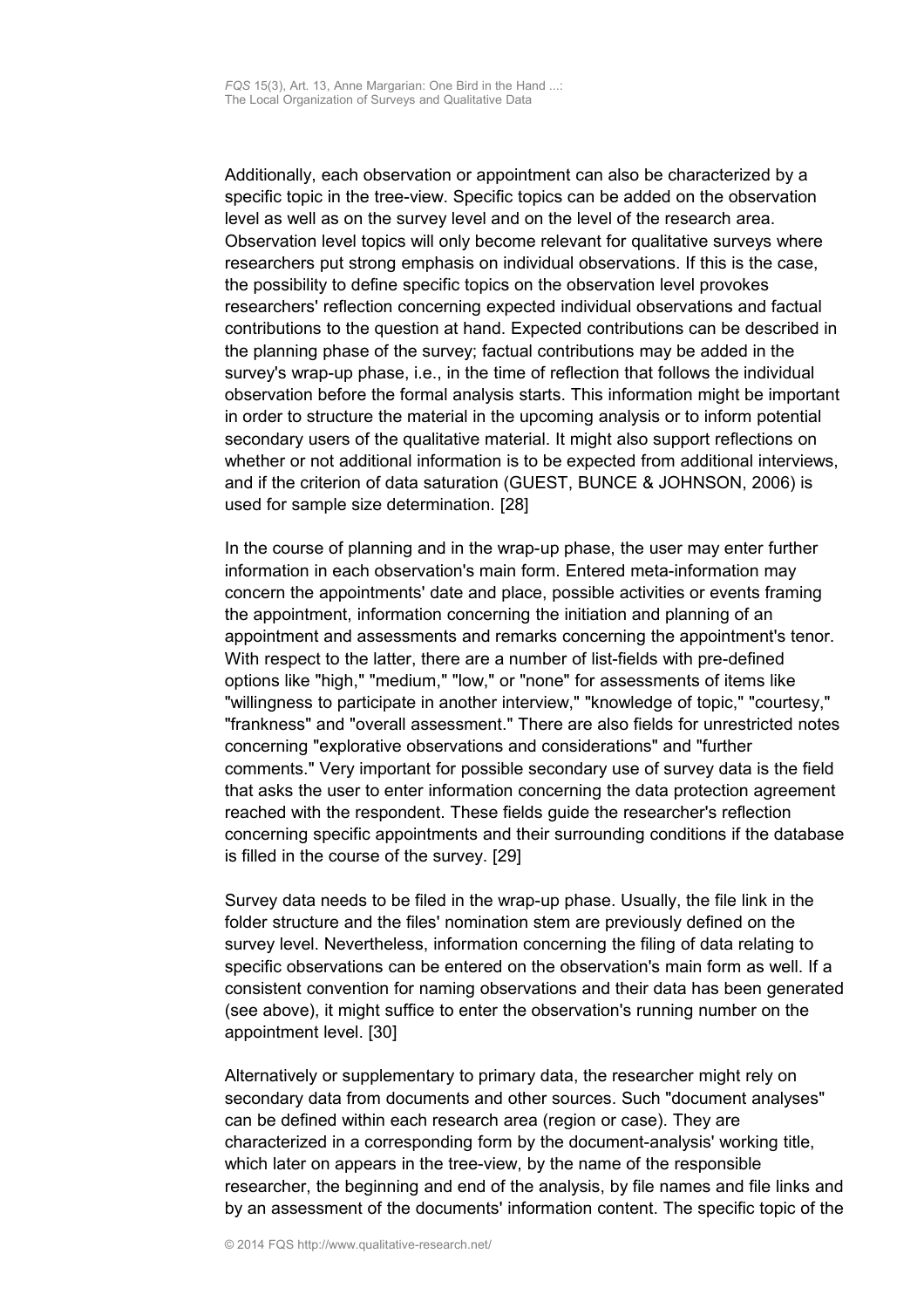document analysis may be entered in a separate form and in this case appears later on in the tree view. The documents for each document analysis are defined in new branches in the tree view as well. A separate form with bibliographic information is created for each document. This branch for document analysis is in so far of importance, as the considerable contribution of documents to qualitative research is often under-valued by researchers. Documents, whether forms, webpages, brochures or business reports, potentially deliver important supplementary information; this information may concern the question at hand, the characteristics of informants and their institutions, or the external conditions. Nevertheless documents need to be treated as scientific data in gathering, analysis and documentation in order to use their content appropriately. The database might help to create awareness of this fact. [31]

After entering the information concerning the organization of the survey and the survey's wrap-up phase, the tree-view not only shows the survey's main characteristics and its research areas as described above but also the observations within each research area sorted by date and identified by place, the informants related to each observation identified by name and institution and the specific topic treated at this specific observation. Similar information is provided for potential document analyses related to the survey:

- Survey title
- Survey-level topics
- Research areas (regions or cases)
	- Area-level topic
	- Observation / appointment
		- Observation level topic
		- Respondent / informant
	- Document analysis
		- Document analysis level topic
		- Documents [32]

## <span id="page-11-0"></span>**5. Data Processing and Analysis**

Finally, the database offers a possibility to keep track of data-processing and analytical steps applied to the data at hand. Initially, each analysis needs to be defined on the survey level. This step guarantees ex-post consistency of data and provokes the researcher's reflection on whether the analytical steps applied belong to one single analysis. If the material at hand is being approached in different ways or with different questions, separate analyses should be defined. Each separate analysis is later characterized by its working title in the tree-view and further described in a separate form. The name of the responsible researcher is entered as well as starting and end date of the analysis. File names and file links are provided in the form. [33]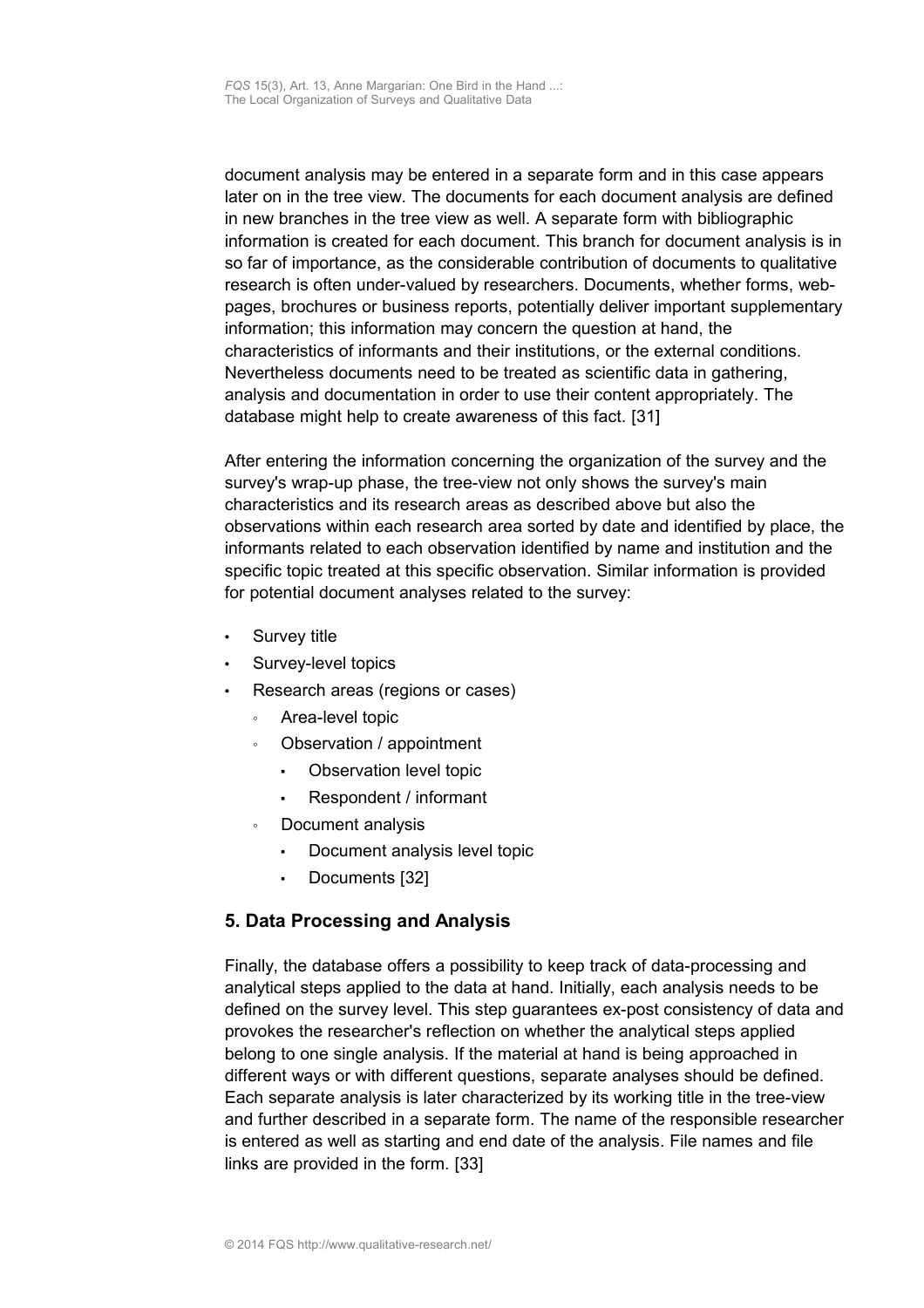More interesting in its potential to provide conceptual guidance is the expected characterization of the analysis via list fields. In the database's current form, the aim and the type of the analytical step are defined as well as the degree of its structuration. Initially, the new user of the database might need to adapt the lists that help to characterize analyses like the lists that previously served the characterization of surveys. The necessary adaption depends on the active user's dominant research paradigm. This should not be judged as a nuisance but rather as a possibility for some fundamental reflection concerning the specific research concepts applied. In the current version of the database, the content of the lists is mainly based on the qualitative content analysis and its description by MAYRING (2000, 2010). In light of this underlying paradigm, the analysis' aim may be described as the identification of "information and topics," of "mental states," or of "effects" in the database's current version. "Content analysis," "narrative analysis," "discourse analysis" or "thematic analysis" may be chosen as types of analysis. Content analysis may further be differentiated in its "explicating," "structuring" and "summarizing" forms. The content of the material at hand needs to be structured for an analysis. Form and degree of structuring may be described in the corresponding list-fields as "formally," "with regard to content," "scaling," or "typifying." Formal structuring may further be differentiated into "semiotic" and "rhetoric," and structuring according to content into "ideological," "logical" and "interpretative." Again, the need to select among the offered choices potentially provokes a desired reflection on the researcher's side. This reflection should be part of every research process, as the validity of questions and of analytical approaches, as well as the interpretation of answers and results, clearly depend on whether research centers on "objective" information or on the collection of world views, respectively "mental states," for example. Nevertheless, at least in applied research, awareness of these sometimes subtle differences is lacking in many cases, casting doubt on the validity of a researcher's conclusions. [34]

Each analysis may further be characterized in the tree-view by the topics of analysis and by the different steps that are taken in its course. Steps of data processing and analysis are defined in a separate form, stating the name of the responsible processor and starting and end time of the step. The step's content itself is selected in a list field. The list contains steps relating to the fields of data processing, of case summary and description, of text summary, of coding and code revision as well as of qualitative and quantitative or contextual analysis. The user is free with respect to the details he/she provides in the steps of analysis, but the possibility to document single steps can provoke reflection concerning the research process and sensitizes to the necessities of documentation. An assessment of the analysis, its potential and success, is provided in a list-field with pre-defined values, additionally there is room for notes concerning the analysis. [35]

The information that an observation of the survey has been analyzed within a specific analysis can be entered below the observation level in the tree-view. If all observations of the survey are analyzed in a specific analysis, this step can be omitted, if only a subset of observations is analyzed, the observation level definition adds important information to the database for the recapitulation of an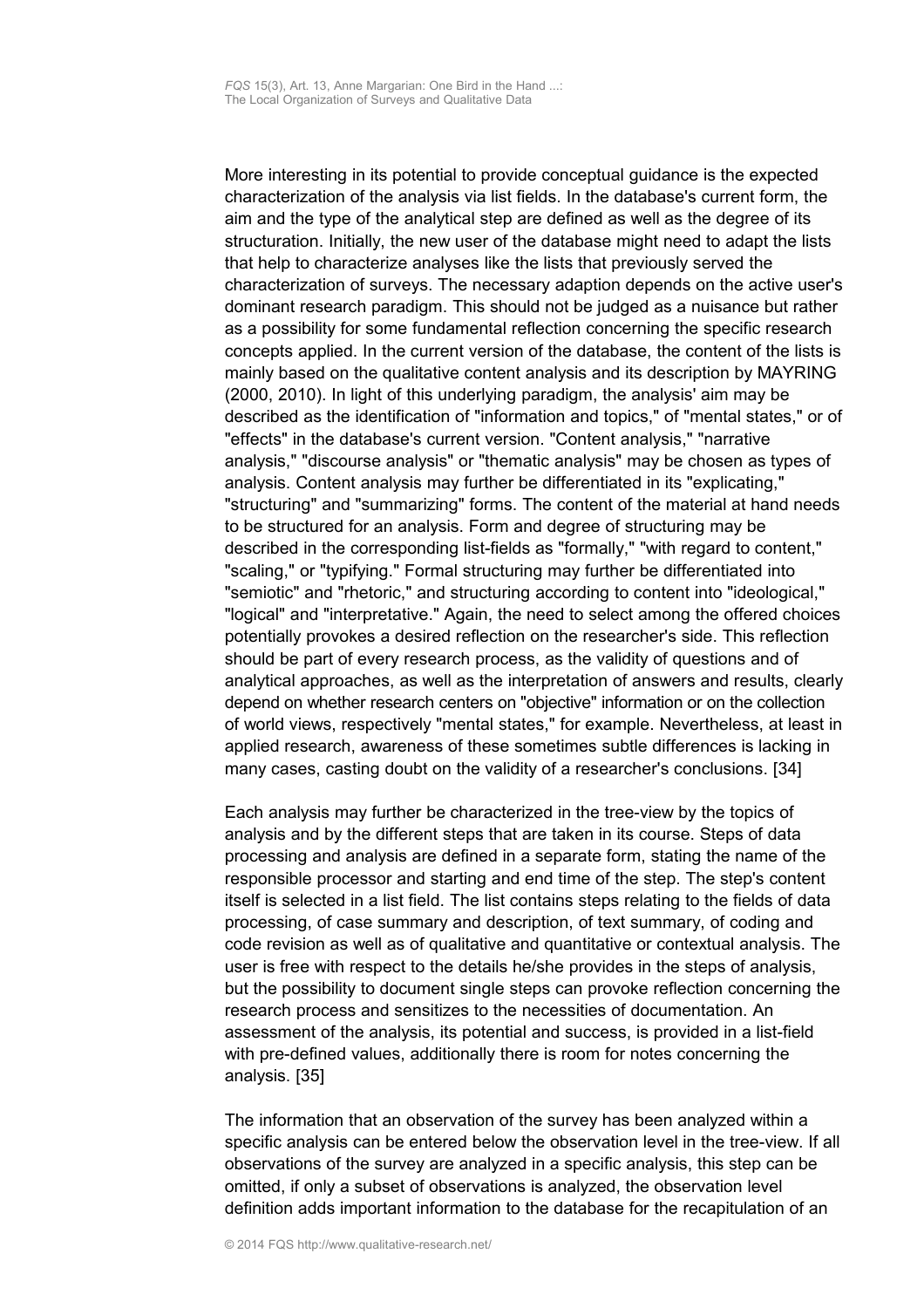analysis. Document analyses that have been added to the tree-view can be assigned to specific analyses as well. If document analyses are related to specific analyses, the document analysis has to be defined anew if it provides information for another analysis of the survey as well. I expect this case to be the exception. Usually, each analysis will be supported by specific accompanying documents. On the document level, only the document analysis steps can be defined in the tree view. [36]

After the definition of the analyses and the data processing steps, the tree view summarizes the database' information as follows:

- Survey title
- Survey-level topics
- Survey-level analyses
	- Analysis-level topic
	- Steps of the analysis
- Research areas (regions or cases)
	- Area-level topic
	- Observation / appointment
		- Observation-level topic
		- Respondent / informant
	- Observation-level analysis (replicated for each step if desired)
	- Document analysis
		- Document analysis level topic
		- **Documents** 
			- Steps of document's analysis [37]

## <span id="page-13-0"></span>**6. Concluding Remarks**

Based on the example of a specific small-scale database solution, the article showed how much information needs to be collected and systematically filed in order to provide a comprehensive documentation of the full research process. Comprehensive documentation is a necessary pre-condition for objective assessment, traceability and to support the reproducibility of the research process by a third person. While comprehensive documentation obviously comes at a cost, the article tried to show that it can also be of value for researchers, projects and institutions when an adequate support system is offered. Different personnel, administrative or technical support systems could in principle support researchers in their daily survey-related work, specifically in structuring and documenting their activities. The proposed small-scale meta-database in-house solution is inexpensive, flexible and easily to implement and could therefore be seen as a first step in raising awareness on a research process' factual complexity, the many decisions that need to be taken on its way and the corresponding need for detailed documentation. The discussion of the tool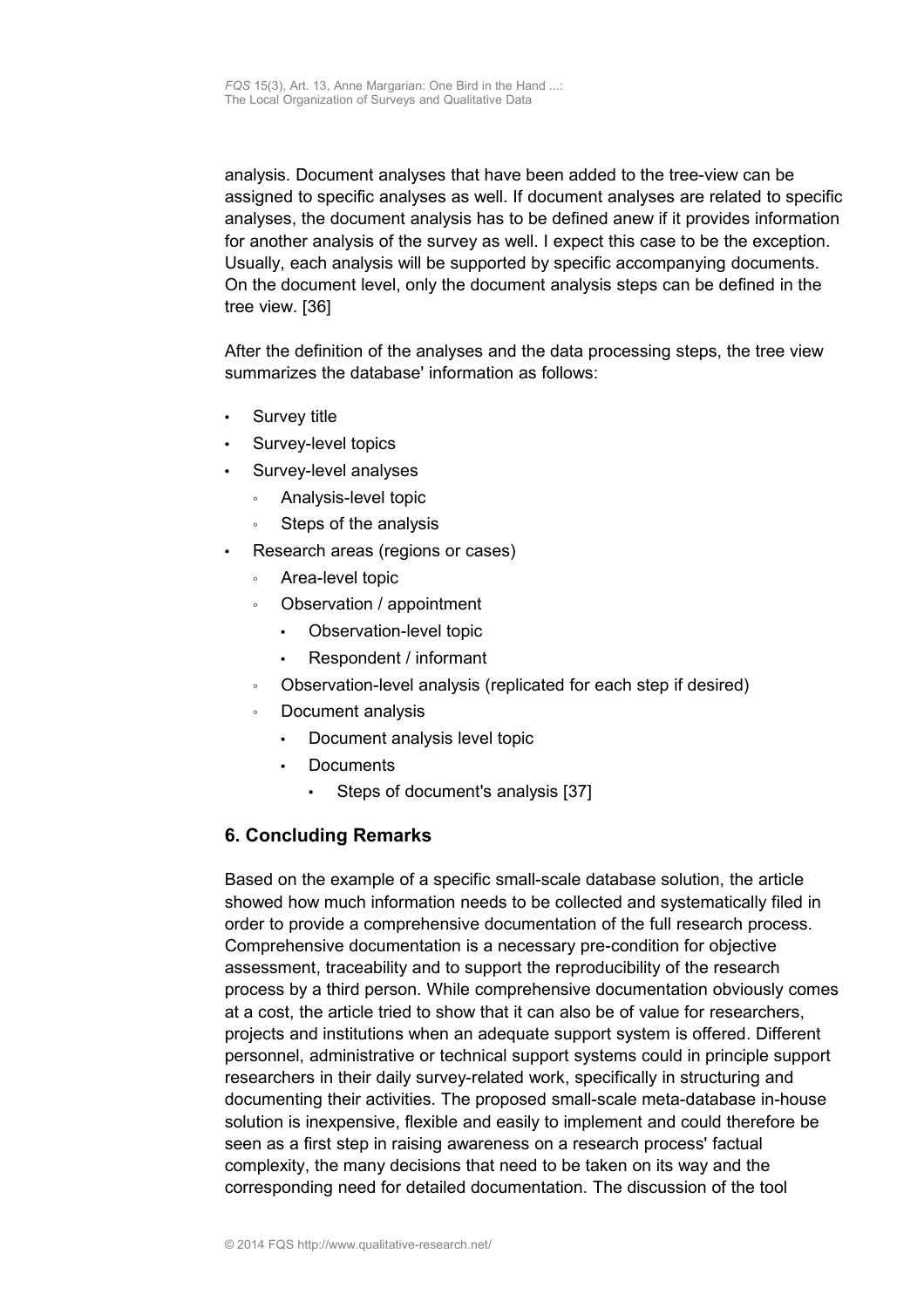showed that guidance in the documentation of research processes potentially delivers the following benefits:

- Initializing systematic reflection concerning the researcher's, the project's or the institution's scientific paradigms and general approaches;
- support in structuring an ongoing research process;
- enabling efficient documentation;
- support in the provision of effective, standardized information for secondary users. [38]

As the support system is also meant to raise researchers' awareness of the demands of a survey-based research project, the necessary initial adaption of the database's reference data should not be seen as a nuisance but as an opportunity to reflect on the own methodological and paradigmatic orientation, on central fields of research and on types of analyses typically applied. In order to adapt the database, researchers need to decide upon the types and forms of surveys they might happen to use in advance. Researchers using the database for documentation also need to classify and systemize their topics in such a way that the database afterwards allows them to concisely describe their field of research and the contribution of surveys, observations and analyses. Finally, researchers need to find classifications that allow them to characterize their analyses and analytical steps, for example by describing the aim and the type of an analytical step and the degree of structuration applied to the data at hand. [39]

If reference data have been adapted accordingly, they have the potential to effectively guide the structuring of an ongoing research process. Here, reflection is provoked, for example on whether documents may be used as equivalent data sources or as valid supplements for primary survey data with respective analytical steps and documentation. Reflection may also be motivated on whether specific research areas or observations deliver specific information or whether all observations form a single common pool for the analysis of the same questions. The possibility to add information for each appointment in a survey potentially fosters awareness of changing circumstances and their potential influence on data and data validity. [40]

The standardization of information in the database via list fields and reference data supports efficient information entry but it also supports effective searches for information on surveys, research areas and informants by secondary users. This might be a first step in enabling the secondary use of qualitative survey data, albeit initially within common institutions. This could pave the way for more general secondary use of qualitative data, if awareness is only once raised for the necessities and benefits of intensive meta-data documentation. [41]